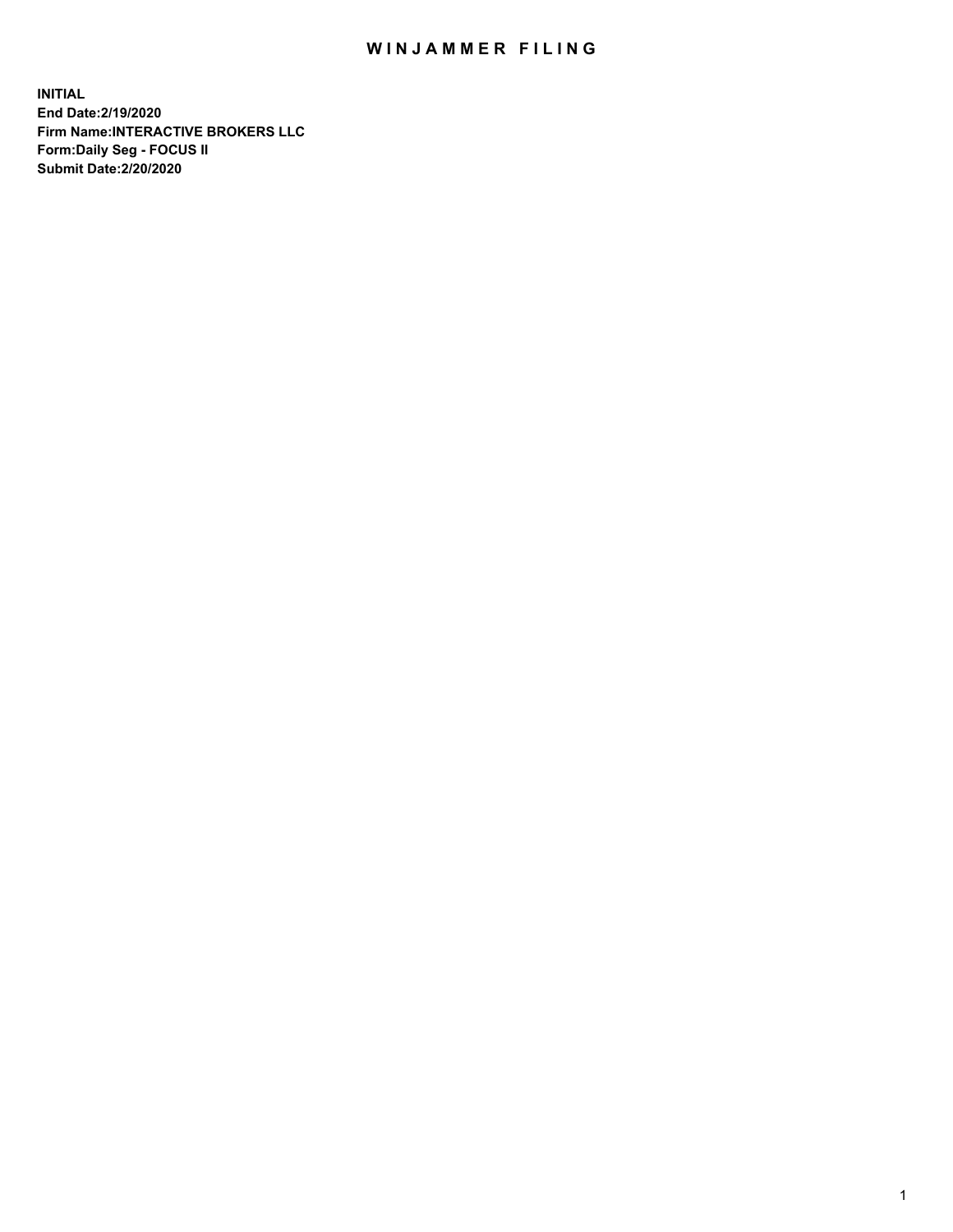**INITIAL End Date:2/19/2020 Firm Name:INTERACTIVE BROKERS LLC Form:Daily Seg - FOCUS II Submit Date:2/20/2020 Daily Segregation - Cover Page**

| Name of Company                                                                                                                                                                                                                                                                                                                | <b>INTERACTIVE BROKERS LLC</b>                                                                  |
|--------------------------------------------------------------------------------------------------------------------------------------------------------------------------------------------------------------------------------------------------------------------------------------------------------------------------------|-------------------------------------------------------------------------------------------------|
| <b>Contact Name</b>                                                                                                                                                                                                                                                                                                            | <b>James Menicucci</b>                                                                          |
| <b>Contact Phone Number</b>                                                                                                                                                                                                                                                                                                    | 203-618-8085                                                                                    |
| <b>Contact Email Address</b>                                                                                                                                                                                                                                                                                                   | jmenicucci@interactivebrokers.c<br>om                                                           |
| FCM's Customer Segregated Funds Residual Interest Target (choose one):<br>a. Minimum dollar amount: ; or<br>b. Minimum percentage of customer segregated funds required:% ; or<br>c. Dollar amount range between: and; or<br>d. Percentage range of customer segregated funds required between:% and%.                         | $\overline{\mathbf{0}}$<br>$\overline{\mathbf{0}}$<br>155,000,000 245,000,000<br>0 <sub>0</sub> |
| FCM's Customer Secured Amount Funds Residual Interest Target (choose one):<br>a. Minimum dollar amount: ; or<br>b. Minimum percentage of customer secured funds required:% ; or<br>c. Dollar amount range between: and; or<br>d. Percentage range of customer secured funds required between:% and%.                           | $\overline{\mathbf{0}}$<br>$\overline{\mathbf{0}}$<br>80,000,000 120,000,000<br>00              |
| FCM's Cleared Swaps Customer Collateral Residual Interest Target (choose one):<br>a. Minimum dollar amount: ; or<br>b. Minimum percentage of cleared swaps customer collateral required:% ; or<br>c. Dollar amount range between: and; or<br>d. Percentage range of cleared swaps customer collateral required between:% and%. | $\overline{\mathbf{0}}$<br>$\overline{\mathbf{0}}$<br>0 <sub>0</sub><br>0 <sub>0</sub>          |

Attach supporting documents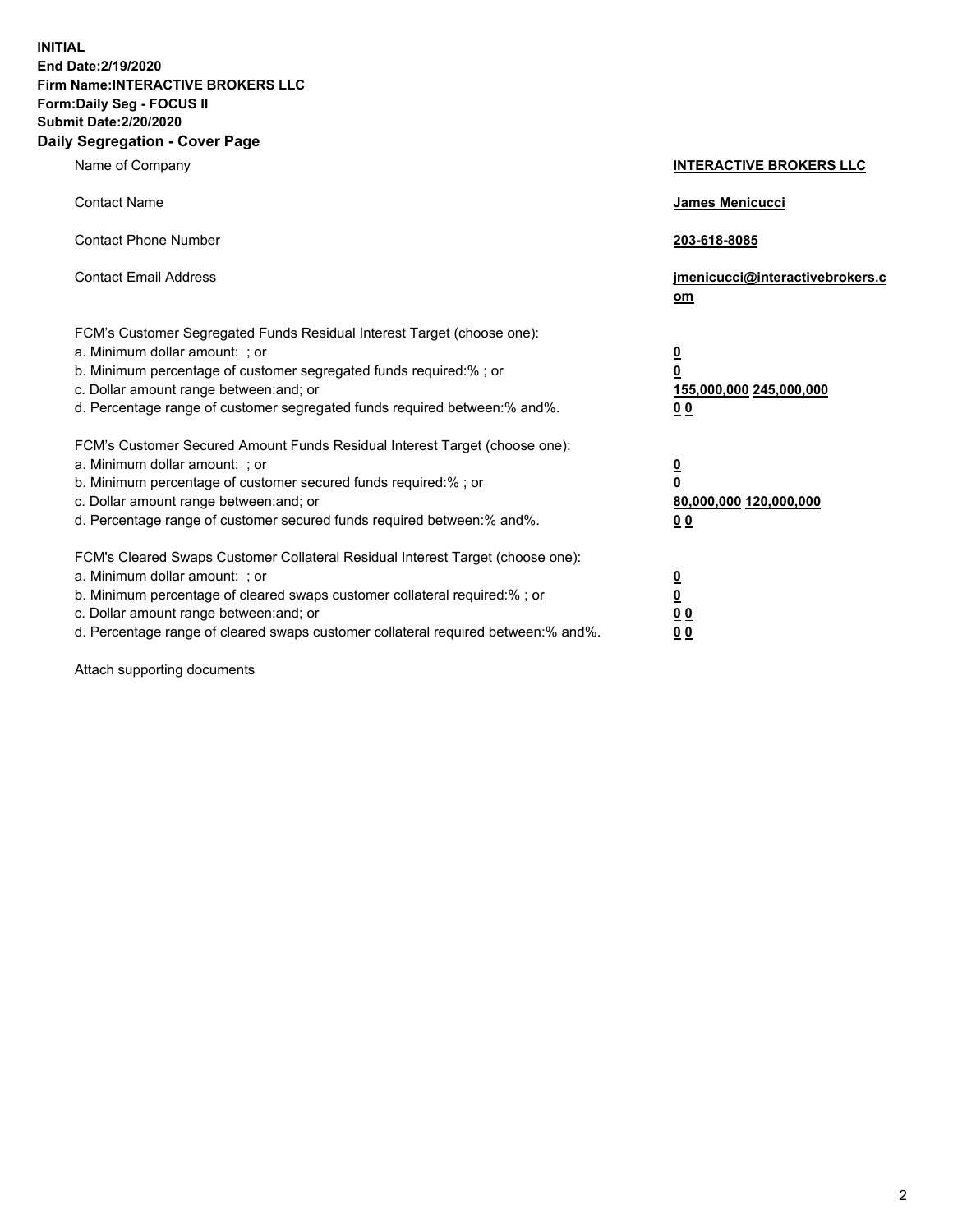**INITIAL End Date:2/19/2020 Firm Name:INTERACTIVE BROKERS LLC Form:Daily Seg - FOCUS II Submit Date:2/20/2020 Daily Segregation - Secured Amounts**

| Daily Ocglegation - Occured Anioants                                                        |                                                                                                                                                                                                                                                                                                                                                                                                                                                                                                                                                                                                                                                                                                                                                                                                                                                                                                                                                                                                                                                                                                                                                                                    |
|---------------------------------------------------------------------------------------------|------------------------------------------------------------------------------------------------------------------------------------------------------------------------------------------------------------------------------------------------------------------------------------------------------------------------------------------------------------------------------------------------------------------------------------------------------------------------------------------------------------------------------------------------------------------------------------------------------------------------------------------------------------------------------------------------------------------------------------------------------------------------------------------------------------------------------------------------------------------------------------------------------------------------------------------------------------------------------------------------------------------------------------------------------------------------------------------------------------------------------------------------------------------------------------|
| Foreign Futures and Foreign Options Secured Amounts                                         |                                                                                                                                                                                                                                                                                                                                                                                                                                                                                                                                                                                                                                                                                                                                                                                                                                                                                                                                                                                                                                                                                                                                                                                    |
| Amount required to be set aside pursuant to law, rule or regulation of a foreign            | $0$ [7305]                                                                                                                                                                                                                                                                                                                                                                                                                                                                                                                                                                                                                                                                                                                                                                                                                                                                                                                                                                                                                                                                                                                                                                         |
| government or a rule of a self-regulatory organization authorized thereunder                |                                                                                                                                                                                                                                                                                                                                                                                                                                                                                                                                                                                                                                                                                                                                                                                                                                                                                                                                                                                                                                                                                                                                                                                    |
| Net ledger balance - Foreign Futures and Foreign Option Trading - All Customers             |                                                                                                                                                                                                                                                                                                                                                                                                                                                                                                                                                                                                                                                                                                                                                                                                                                                                                                                                                                                                                                                                                                                                                                                    |
| A. Cash                                                                                     | 483,580,362 [7315]                                                                                                                                                                                                                                                                                                                                                                                                                                                                                                                                                                                                                                                                                                                                                                                                                                                                                                                                                                                                                                                                                                                                                                 |
| B. Securities (at market)                                                                   | $0$ [7317]                                                                                                                                                                                                                                                                                                                                                                                                                                                                                                                                                                                                                                                                                                                                                                                                                                                                                                                                                                                                                                                                                                                                                                         |
| Net unrealized profit (loss) in open futures contracts traded on a foreign board of trade   | 21,166,245 [7325]                                                                                                                                                                                                                                                                                                                                                                                                                                                                                                                                                                                                                                                                                                                                                                                                                                                                                                                                                                                                                                                                                                                                                                  |
| Exchange traded options                                                                     |                                                                                                                                                                                                                                                                                                                                                                                                                                                                                                                                                                                                                                                                                                                                                                                                                                                                                                                                                                                                                                                                                                                                                                                    |
| a. Market value of open option contracts purchased on a foreign board of trade              | 152,198 [7335]                                                                                                                                                                                                                                                                                                                                                                                                                                                                                                                                                                                                                                                                                                                                                                                                                                                                                                                                                                                                                                                                                                                                                                     |
| b. Market value of open contracts granted (sold) on a foreign board of trade                | $-216,496$ [7337]                                                                                                                                                                                                                                                                                                                                                                                                                                                                                                                                                                                                                                                                                                                                                                                                                                                                                                                                                                                                                                                                                                                                                                  |
| Net equity (deficit) (add lines 1.2. and 3.)                                                | 504,682,309 [7345]                                                                                                                                                                                                                                                                                                                                                                                                                                                                                                                                                                                                                                                                                                                                                                                                                                                                                                                                                                                                                                                                                                                                                                 |
| Account liquidating to a deficit and account with a debit balances - gross amount           | 2,960 [7351]                                                                                                                                                                                                                                                                                                                                                                                                                                                                                                                                                                                                                                                                                                                                                                                                                                                                                                                                                                                                                                                                                                                                                                       |
| Less: amount offset by customer owned securities                                            | 0 [7352] 2,960 [7354]                                                                                                                                                                                                                                                                                                                                                                                                                                                                                                                                                                                                                                                                                                                                                                                                                                                                                                                                                                                                                                                                                                                                                              |
| Amount required to be set aside as the secured amount - Net Liquidating Equity              | 504,685,269 [7355]                                                                                                                                                                                                                                                                                                                                                                                                                                                                                                                                                                                                                                                                                                                                                                                                                                                                                                                                                                                                                                                                                                                                                                 |
| Method (add lines 4 and 5)                                                                  |                                                                                                                                                                                                                                                                                                                                                                                                                                                                                                                                                                                                                                                                                                                                                                                                                                                                                                                                                                                                                                                                                                                                                                                    |
| Greater of amount required to be set aside pursuant to foreign jurisdiction (above) or line | 504,685,269 [7360]                                                                                                                                                                                                                                                                                                                                                                                                                                                                                                                                                                                                                                                                                                                                                                                                                                                                                                                                                                                                                                                                                                                                                                 |
| 6.                                                                                          |                                                                                                                                                                                                                                                                                                                                                                                                                                                                                                                                                                                                                                                                                                                                                                                                                                                                                                                                                                                                                                                                                                                                                                                    |
| FUNDS DEPOSITED IN SEPARATE REGULATION 30.7 ACCOUNTS                                        |                                                                                                                                                                                                                                                                                                                                                                                                                                                                                                                                                                                                                                                                                                                                                                                                                                                                                                                                                                                                                                                                                                                                                                                    |
| Cash in banks                                                                               |                                                                                                                                                                                                                                                                                                                                                                                                                                                                                                                                                                                                                                                                                                                                                                                                                                                                                                                                                                                                                                                                                                                                                                                    |
| A. Banks located in the United States                                                       | 70,636,085 [7500]                                                                                                                                                                                                                                                                                                                                                                                                                                                                                                                                                                                                                                                                                                                                                                                                                                                                                                                                                                                                                                                                                                                                                                  |
| B. Other banks qualified under Regulation 30.7                                              | 0 [7520] 70,636,085 [7530]                                                                                                                                                                                                                                                                                                                                                                                                                                                                                                                                                                                                                                                                                                                                                                                                                                                                                                                                                                                                                                                                                                                                                         |
| Securities                                                                                  |                                                                                                                                                                                                                                                                                                                                                                                                                                                                                                                                                                                                                                                                                                                                                                                                                                                                                                                                                                                                                                                                                                                                                                                    |
|                                                                                             | 446,344,150 [7540]                                                                                                                                                                                                                                                                                                                                                                                                                                                                                                                                                                                                                                                                                                                                                                                                                                                                                                                                                                                                                                                                                                                                                                 |
|                                                                                             | 0 [7560] 446,344,150 [7570]                                                                                                                                                                                                                                                                                                                                                                                                                                                                                                                                                                                                                                                                                                                                                                                                                                                                                                                                                                                                                                                                                                                                                        |
|                                                                                             |                                                                                                                                                                                                                                                                                                                                                                                                                                                                                                                                                                                                                                                                                                                                                                                                                                                                                                                                                                                                                                                                                                                                                                                    |
|                                                                                             | $0$ [7580]                                                                                                                                                                                                                                                                                                                                                                                                                                                                                                                                                                                                                                                                                                                                                                                                                                                                                                                                                                                                                                                                                                                                                                         |
|                                                                                             | $0$ [7590]                                                                                                                                                                                                                                                                                                                                                                                                                                                                                                                                                                                                                                                                                                                                                                                                                                                                                                                                                                                                                                                                                                                                                                         |
|                                                                                             | $0$ [7600]                                                                                                                                                                                                                                                                                                                                                                                                                                                                                                                                                                                                                                                                                                                                                                                                                                                                                                                                                                                                                                                                                                                                                                         |
|                                                                                             | $0$ [7610]                                                                                                                                                                                                                                                                                                                                                                                                                                                                                                                                                                                                                                                                                                                                                                                                                                                                                                                                                                                                                                                                                                                                                                         |
|                                                                                             | 0 [7615] 0 [7620]                                                                                                                                                                                                                                                                                                                                                                                                                                                                                                                                                                                                                                                                                                                                                                                                                                                                                                                                                                                                                                                                                                                                                                  |
|                                                                                             |                                                                                                                                                                                                                                                                                                                                                                                                                                                                                                                                                                                                                                                                                                                                                                                                                                                                                                                                                                                                                                                                                                                                                                                    |
|                                                                                             | $0$ [7640]                                                                                                                                                                                                                                                                                                                                                                                                                                                                                                                                                                                                                                                                                                                                                                                                                                                                                                                                                                                                                                                                                                                                                                         |
|                                                                                             | $0$ [7650]                                                                                                                                                                                                                                                                                                                                                                                                                                                                                                                                                                                                                                                                                                                                                                                                                                                                                                                                                                                                                                                                                                                                                                         |
|                                                                                             | $0$ [7660]                                                                                                                                                                                                                                                                                                                                                                                                                                                                                                                                                                                                                                                                                                                                                                                                                                                                                                                                                                                                                                                                                                                                                                         |
|                                                                                             | $0$ [7670]                                                                                                                                                                                                                                                                                                                                                                                                                                                                                                                                                                                                                                                                                                                                                                                                                                                                                                                                                                                                                                                                                                                                                                         |
|                                                                                             | 0 [7675] 0 [7680]                                                                                                                                                                                                                                                                                                                                                                                                                                                                                                                                                                                                                                                                                                                                                                                                                                                                                                                                                                                                                                                                                                                                                                  |
|                                                                                             |                                                                                                                                                                                                                                                                                                                                                                                                                                                                                                                                                                                                                                                                                                                                                                                                                                                                                                                                                                                                                                                                                                                                                                                    |
|                                                                                             | 104,524,992 [7700]                                                                                                                                                                                                                                                                                                                                                                                                                                                                                                                                                                                                                                                                                                                                                                                                                                                                                                                                                                                                                                                                                                                                                                 |
|                                                                                             | $0$ [7710]                                                                                                                                                                                                                                                                                                                                                                                                                                                                                                                                                                                                                                                                                                                                                                                                                                                                                                                                                                                                                                                                                                                                                                         |
|                                                                                             | 6,762,248 [7720]                                                                                                                                                                                                                                                                                                                                                                                                                                                                                                                                                                                                                                                                                                                                                                                                                                                                                                                                                                                                                                                                                                                                                                   |
|                                                                                             | 152,198 [7730]                                                                                                                                                                                                                                                                                                                                                                                                                                                                                                                                                                                                                                                                                                                                                                                                                                                                                                                                                                                                                                                                                                                                                                     |
|                                                                                             | <mark>-216,496</mark> [7735] 111,222,942 [7740]                                                                                                                                                                                                                                                                                                                                                                                                                                                                                                                                                                                                                                                                                                                                                                                                                                                                                                                                                                                                                                                                                                                                    |
|                                                                                             | 0 [7760]                                                                                                                                                                                                                                                                                                                                                                                                                                                                                                                                                                                                                                                                                                                                                                                                                                                                                                                                                                                                                                                                                                                                                                           |
|                                                                                             | $0$ [7765]                                                                                                                                                                                                                                                                                                                                                                                                                                                                                                                                                                                                                                                                                                                                                                                                                                                                                                                                                                                                                                                                                                                                                                         |
|                                                                                             | 628,203,177 [7770]                                                                                                                                                                                                                                                                                                                                                                                                                                                                                                                                                                                                                                                                                                                                                                                                                                                                                                                                                                                                                                                                                                                                                                 |
| Page 1 from Line 8)                                                                         | 123,517,908 [7380]                                                                                                                                                                                                                                                                                                                                                                                                                                                                                                                                                                                                                                                                                                                                                                                                                                                                                                                                                                                                                                                                                                                                                                 |
| Management Target Amount for Excess funds in separate section 30.7 accounts                 | 80,000,000 [7780]                                                                                                                                                                                                                                                                                                                                                                                                                                                                                                                                                                                                                                                                                                                                                                                                                                                                                                                                                                                                                                                                                                                                                                  |
|                                                                                             | 43,517,908 [7785]                                                                                                                                                                                                                                                                                                                                                                                                                                                                                                                                                                                                                                                                                                                                                                                                                                                                                                                                                                                                                                                                                                                                                                  |
|                                                                                             | A. In safekeeping with banks located in the United States<br>B. In safekeeping with other banks qualified under Regulation 30.7<br>Equities with registered futures commission merchants<br>A. Cash<br><b>B.</b> Securities<br>C. Unrealized gain (loss) on open futures contracts<br>D. Value of long option contracts<br>E. Value of short option contracts<br>Amounts held by clearing organizations of foreign boards of trade<br>A. Cash<br><b>B.</b> Securities<br>C. Amount due to (from) clearing organization - daily variation<br>D. Value of long option contracts<br>E. Value of short option contracts<br>Amounts held by members of foreign boards of trade<br>A. Cash<br><b>B.</b> Securities<br>C. Unrealized gain (loss) on open futures contracts<br>D. Value of long option contracts<br>E. Value of short option contracts<br>Amounts with other depositories designated by a foreign board of trade<br>Segregated funds on hand<br>Total funds in separate section 30.7 accounts<br>Excess (deficiency) Set Aside for Secured Amount (subtract line 7 Secured Statement<br>Excess (deficiency) funds in separate 30.7 accounts over (under) Management Target |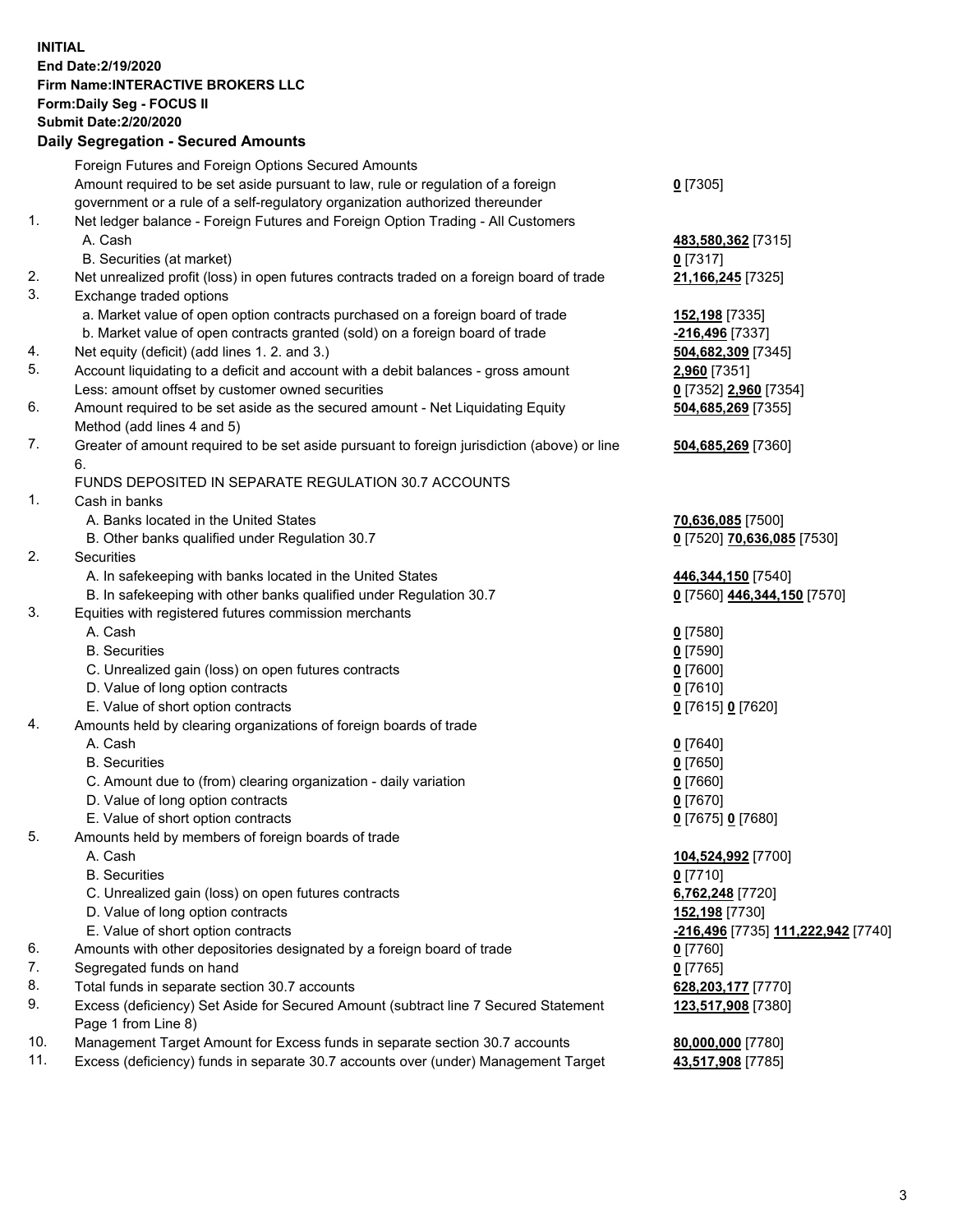**INITIAL End Date:2/19/2020 Firm Name:INTERACTIVE BROKERS LLC Form:Daily Seg - FOCUS II Submit Date:2/20/2020 Daily Segregation - Segregation Statement** SEGREGATION REQUIREMENTS(Section 4d(2) of the CEAct) 1. Net ledger balance A. Cash **4,161,067,343** [7010] B. Securities (at market) **0** [7020] 2. Net unrealized profit (loss) in open futures contracts traded on a contract market **95,841,433** [7030] 3. Exchange traded options A. Add market value of open option contracts purchased on a contract market **225,541,283** [7032] B. Deduct market value of open option contracts granted (sold) on a contract market **-256,777,186** [7033] 4. Net equity (deficit) (add lines 1, 2 and 3) **4,225,672,873** [7040] 5. Accounts liquidating to a deficit and accounts with debit balances - gross amount **924,717** [7045] Less: amount offset by customer securities **0** [7047] **924,717** [7050] 6. Amount required to be segregated (add lines 4 and 5) **4,226,597,590** [7060] FUNDS IN SEGREGATED ACCOUNTS 7. Deposited in segregated funds bank accounts A. Cash **1,196,405,791** [7070] B. Securities representing investments of customers' funds (at market) **1,823,626,920** [7080] C. Securities held for particular customers or option customers in lieu of cash (at market) **0** [7090] 8. Margins on deposit with derivatives clearing organizations of contract markets A. Cash **7,313,080** [7100] B. Securities representing investments of customers' funds (at market) **1,441,032,993** [7110] C. Securities held for particular customers or option customers in lieu of cash (at market) **0** [7120] 9. Net settlement from (to) derivatives clearing organizations of contract markets **9,203,334** [7130] 10. Exchange traded options A. Value of open long option contracts **226,862,964** [7132] B. Value of open short option contracts **-258,155,312** [7133] 11. Net equities with other FCMs A. Net liquidating equity **0** [7140] B. Securities representing investments of customers' funds (at market) **0** [7160] C. Securities held for particular customers or option customers in lieu of cash (at market) **0** [7170] 12. Segregated funds on hand **0** [7150] 13. Total amount in segregation (add lines 7 through 12) **4,446,289,770** [7180] 14. Excess (deficiency) funds in segregation (subtract line 6 from line 13) **219,692,180** [7190] 15. Management Target Amount for Excess funds in segregation **155,000,000** [7194] **64,692,180** [7198]

16. Excess (deficiency) funds in segregation over (under) Management Target Amount Excess